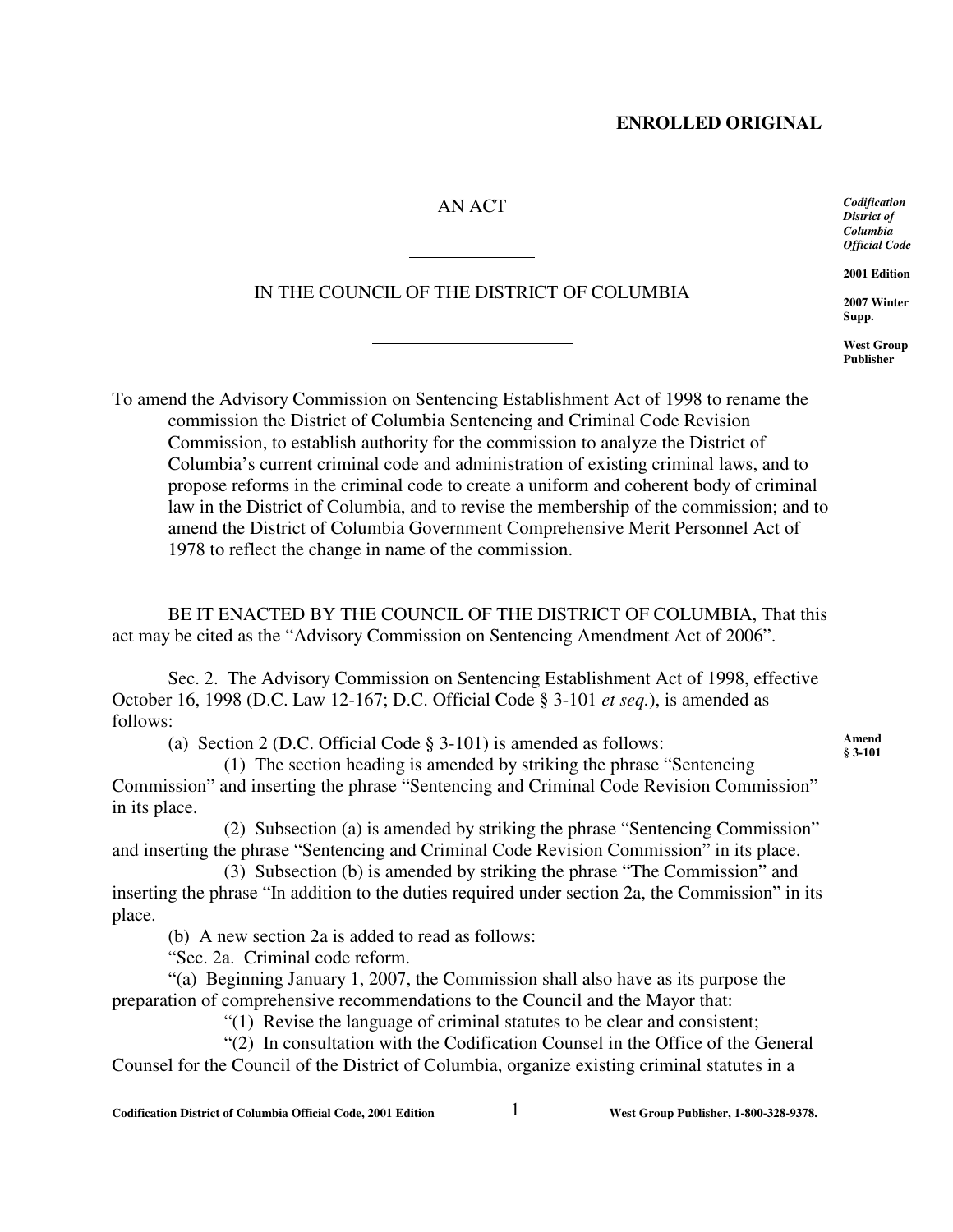# **ENROLLED ORIGINAL**

logical order;

"(3) Assess whether criminal penalties (including fines) for felonies are proportionate to the seriousness of the offense, and, as necessary, revise the penalties so they are proportionate;

"(4) Propose a rational system for classifying misdemeanor criminal statutes, determine appropriate levels of penalties for such classes, and classify misdemeanor criminal statutes in the appropriate classes;

"(5) Identify any crimes defined in common law that should be codified, and propose recommended language for codification, as appropriate;

"(6) Identify criminal statutes that have been held to be unconstitutional;

"(7) Propose such other amendments as the Commission believes are necessary;

and

"(8) Enable the adoption of Title 22 as an enacted title of the District of Columbia Official Code.

"(b) No later than March 31, 2007, the Commission shall submit to the Council and the Mayor a work plan and schedule for carrying out the responsibilities authorized by this section. The work of the Commission under this section shall be completed no later than September 30, 2010.

"(c) The Commission shall submit its recommendations in the form of reports. Each report shall be accompanied by draft legislation or other specific steps for implementing the recommendations.".

(c) Section 3(a) (D.C. Official Code  $\S$  3-102(a)) is amended as follows:

**Amend § 3-102**

(1) The lead-in language is amended by striking the number "13" and inserting the number "15" in its place, and by striking the number "4" and inserting the number "5" in its place.

(2) Paragraph (1) is amended as follows:

(A) Subparagraph (B) is repealed.

(B) Subparagraph (H) is amended by striking the word "and" at the end.

(C) Subparagraph (I) is amended by striking the period at the end and

inserting the phrase "; and" in its place.

(D) A new subparagraph (J) is added to read as follows:

"(J) Three professionals from established organizations, to include institutions of higher education, devoted to the research and analysis of criminal justice issues, appointed by the Council.".

(3) Paragraph (2) is amended as follows:

(A) Subparagraph (C) is amended by striking the word "and" at the end.

(B) Subparagraph (D) is amended by striking the period at the end and inserting the phrase "; and" in its place.

(C) A new subparagraph (E) is added to read as follows:

"(E) One member of the Council, appointed by the Chairman of the

Council.".